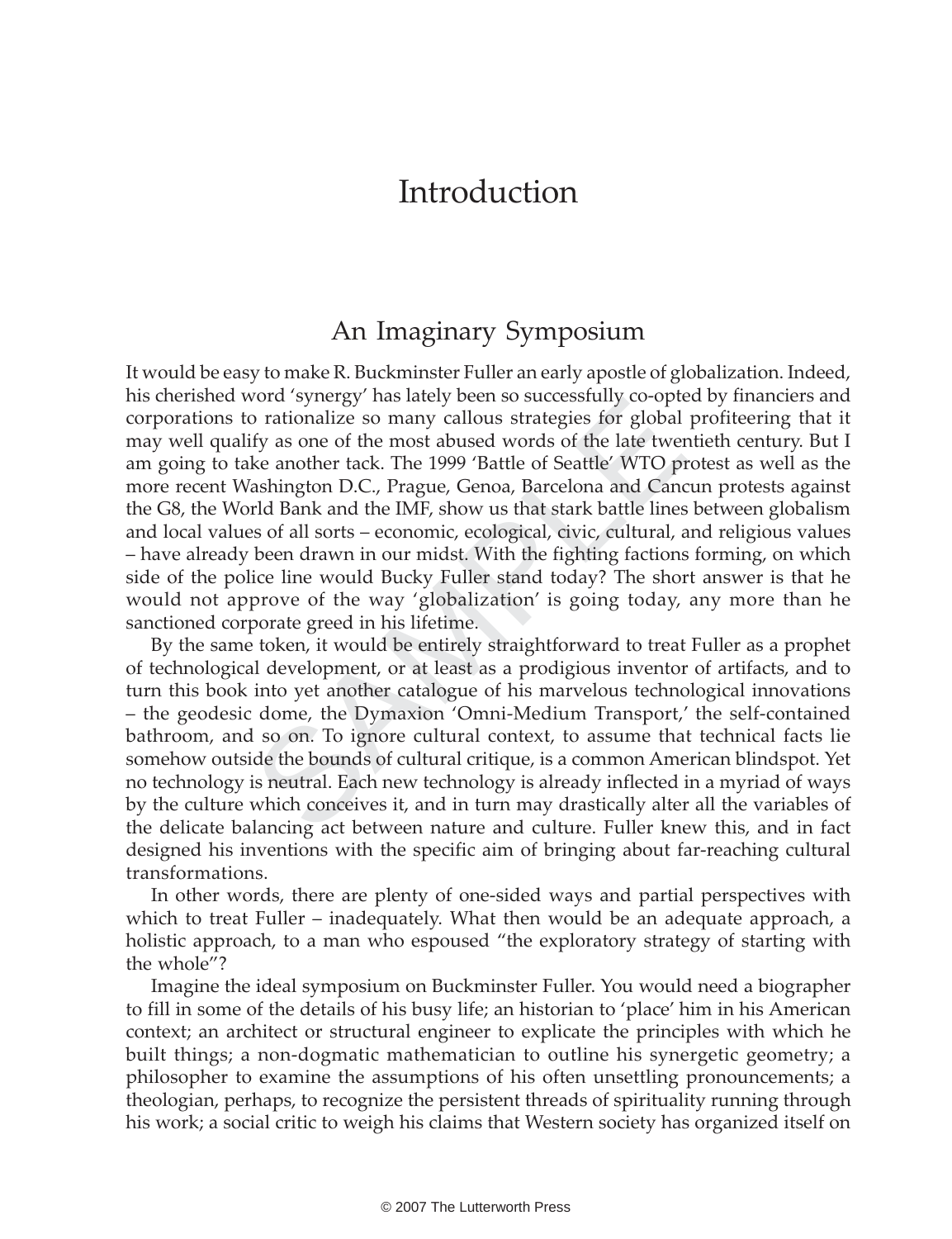specious premises; a poet or literary critic to do justice to the images he presents in his "mental mouthfuls"; and maybe an artist or computer animator to render it all accessible in engaging diagrams.

Nobody can be all of these things, and yet each of us must perforce respond to Bucky Fuller in multiplex ways. Just as no single perspective will adequately render one of his geometric figures, Fuller resists being 'reduced' to only one or two of his many facets. You may consider this book to be something like the 'proceedings' of such an imaginary symposium. I have tried to present here multiple perspectives, and at least to sketch out the various domains in which Fuller's multifarious thought and work are pertinent. There are bound to be clashes between such diverse views of Fuller, which cannot just be papered over for consistency's sake. Both technophiles and technophobes, for instance, have long squabbled over the meaning of Bucky's legacy, and a single book is unlikely to resolve their dispute – though it might hope to deepen both perspectives, so that the argument begins to turn into a dialogue. But knowledge is always personal knowledge, as Michael Polanyi used to insist. My approach to Bucky will, therefore, reflect my own interests, too, my own peripatetic readings, and the particular Fuller constructions I have personally had a chance to visit.

so that the argument begins to turn into a dialogue<br>I knowledge, as Michael Polanyi used to insist. My applete my own interests, too, my own peripatetic reconstructions I have personally had a chance to visioook represents Indeed, this book represents for me a kind of intellectual odyssey, a return to meaningful origins. It started out as an attempt to assess the legacy of Buckminster Fuller, scientist-artist-engineer extraordinaire. It passed through a series of discoveries about the original American dream informing Fuller's vision, which I hold to be an ethic of cooperation, not competition. Naturally enough, my family's move in 1993 from North America to New Zealand prompted me to re-examine just which dimensions of the American dream were specific to place, and which were portable. The whole project ended up, a little surprisingly, in what I can only call a rediscovery of the world soul, the 'omnitriangulated' structure of a living Universe in Fuller's work, which I believe revives the anima mundi beloved of the ancients. If you want to save the world, it seems clear to me now, you first have to save her soul …

In other words, my approach, like anybody else's, is bound to be idiosyncratic. To claim 'objectivity' in such a study would be obtuse and misleading, just as Bucky Fuller's science was creative and individualistic in the extreme, and would not fare well in today's climate of 'team science' in thrall to big research grants from governments and transnational corporations. Bucky went his own way, and discovered things which a more conventional methodology would not have permitted him to find. Practically the last words of the last lecture I heard him deliver were to follow your own sense of what is true, and allow yourself to be corrected by the Universe. I have tried to adopt at least that much of his method.

American Dreamer does not, therefore, always follow a strictly linear scheme of exposition, but often takes a circular or even spiralling path. Beginning in the ruins of the Montréal Expo Dome, Bucky's 'Taj Mahal' and a center of gravity for this book, various lenses for focusing facets of Fuller's work radiate outward in ever-widening arcs – first into the New England region and the 'spirit of place' to be found there; next examining the vicissitudes of the American dream at large; then using the full range of Fuller's artifacts to raise questions of technology and human values which eventually span the globe; and finally landing back in the moral and spiritual climate of New England. These concentric probes of context open out in time as well; like deep sea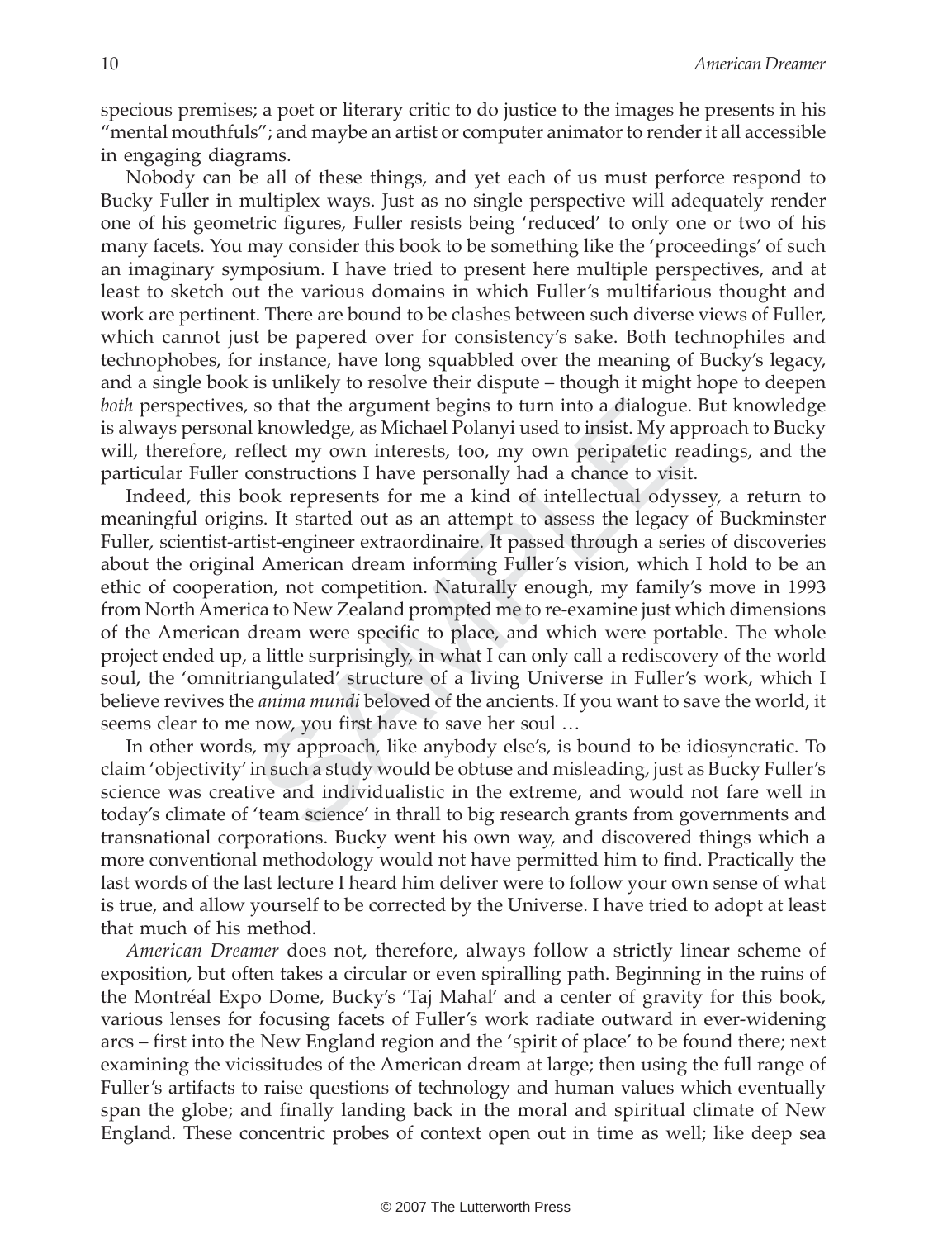soundings, they are attempts to fathom the various pasts and futures which inform our ever precarious present.

I make no apologies for 'lateral' thinking. If the book works at all, it will cohere in a non-linear way, like the tensional great circle continuities which hold together the figures of Bucky's synergetic geometry. The various intersecting themes will appear to slice cleanly into one another, sometimes at abrupt and unexpected angles. This is my intention, a kind of structural homage to Fuller. These underlying continuities seem to me a crucial dimension of his legacy. I can for instance never long ignore the voice of Ralph Waldo Emerson as at least one of Fuller's intellectual progenitors – "The mind of Emerson," asserts Harold Bloom, a little imperiously, "is the mind of America" – but I can also hear echoes from the Native American context, and register even more distant reverberations in both the iconographies and the languages of the Indo-European heritage.

This raises another way to look at this book: It is a conversation with ghosts. As a Californian visiting New England in search of Fuller's roots, I found myself in another country. California may not be 'Ecotopia,' but it is also surely not the old homestead of early Americana. New England felt to me a little like time travel: Emerson, the Shakers, the pilgrims and American founding fathers, as well as the ghostly voices that first called together the Iroquois Confederacy – all came alive for me, and spoke to me of another dream behind today's highly touted American dream of material success. They still do, and their persistent presence underscores the strange fate of that original American dream.

another way to look at this book: It is a conversation<br>iting New England in search of Fuller's roots, I foun<br>prina may not be 'Ecotopia,' but it is also surely not th<br>a. New England felt to me a little like time travel: Er The writing of this book was catalyzed not only by Fuller's 1995 Centennial, which ironically coincided with that of his arch-critic Lewis Mumford, but also by Robert Duchesnay's painstaking efforts to photographically document the remains of Fuller's large constructions. What I see in the arresting Duchesnay photographs – beautiful structures often falling to bits – is mainly the interplay of syntropy and entropy. In closed systems, entropy is the tendency of things to lose energy and fall apart. Syntropy, by contrast, is Fuller's word for the cohering forces that hold things together in an open, dynamic universe of living energies. In the physical world, entropy affects everything – including Fuller's Expo dome, which I first visited in ruins in 1987. In Fuller's universe, though, the integrative (syntropic) forces are stronger than entropy. He claims the integrity of life survives the all-too-evident powers of decay and disintegration. I wanted to see if he was right, so I looked to his own ideas and structures to see how they had weathered the ravages of time.

Thanks to the good offices of his collaborator Ed Applewhite, I was fortunate enough to spend several hours of bracing conversation with Fuller towards the end of his life. I also had the chance to correspond at some length with Lewis Mumford. Long after their passing, their voices continued vigorously to dispute one another – point, counterpoint; endless, insistent echoes – in my head. I knew of their deaths, of course, but it was only in the writing of this book that I came to appreciate the vitality of their 'ghosts': strong, clear voices importuning me on either hand, sometimes seeming to speak right past me to one another. So one purpose of this book is not so much to lay those ghosts to rest, as to pass on to the reader some hints of their animated conversation about the meaning and ends of human life in a technological society.

Finally, a word about the long Appendix/Workbook entitled "Unfolding Wholes."